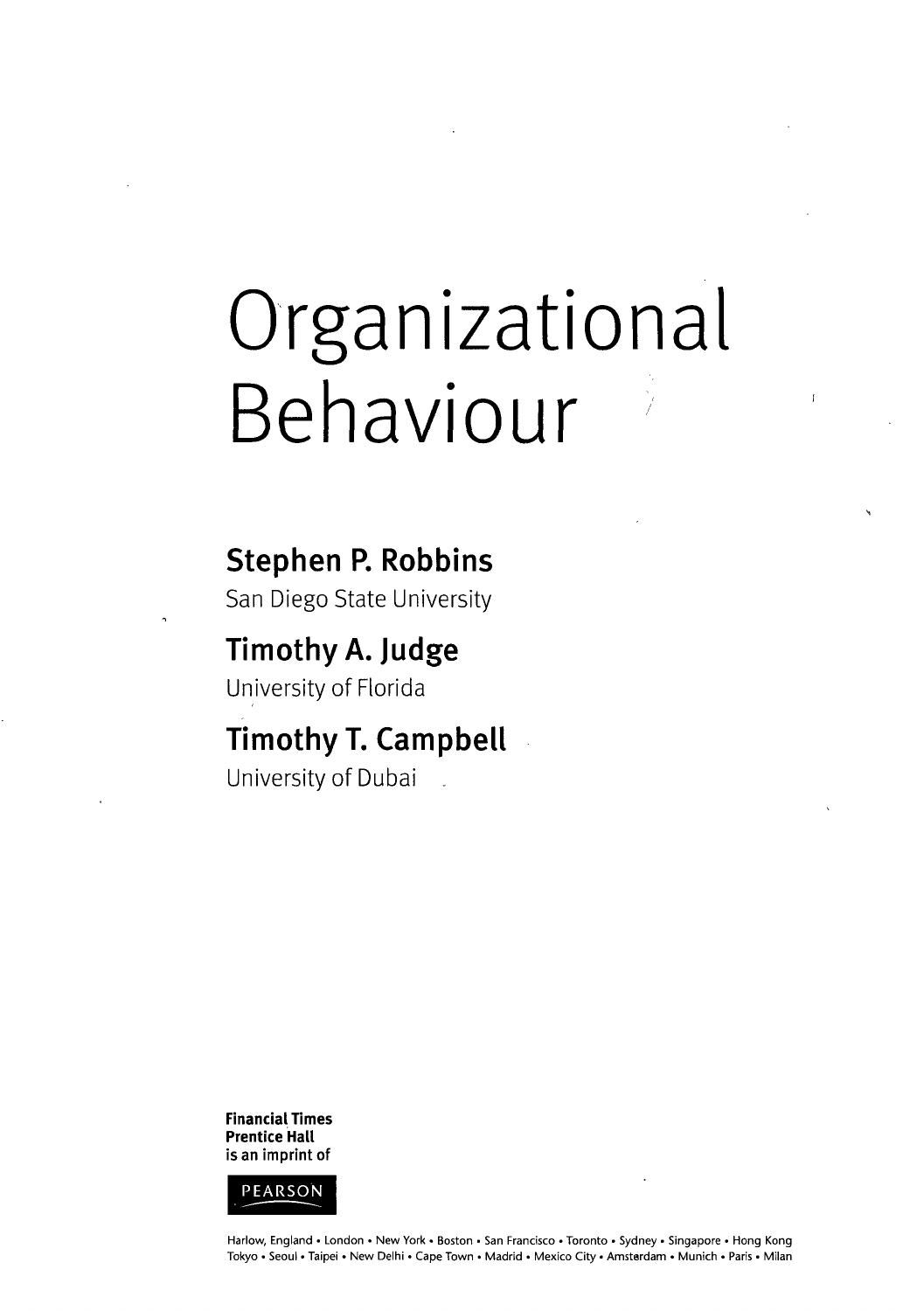# **Contents**

| <b>Preface</b>                      | XXI     |
|-------------------------------------|---------|
| <b>Guided Tour</b>                  | xxiii ' |
| <b>Acknowledgements</b>             | xxvi    |
| <b>Publisher's acknowledgements</b> | xxvii   |

# **Chapter 1 What is organizational behaviour?**

 $\epsilon$ 

| The importance of interpersonal skills        |                                                   | 3                   |
|-----------------------------------------------|---------------------------------------------------|---------------------|
| What managers do<br>$\circ$                   |                                                   | 4                   |
| Management functions                          |                                                   | 4                   |
| Management roles                              |                                                   | 4                   |
| Management skills                             |                                                   | 6                   |
|                                               | Effective versus successful managerial activities | 6                   |
| A review of the manager's job                 |                                                   | 7                   |
| Enter organizational behaviour                |                                                   | 7                   |
| Complementing intuition with systematic study |                                                   | 8<br>$\mathbb{C}^2$ |
| Disciplines that contribute to the OB field   |                                                   | 10                  |
| Psychology                                    |                                                   | $\sqrt{10}$         |
| Social psychology                             |                                                   | 10                  |
| Sociology                                     |                                                   | 11                  |
| Anthropology                                  |                                                   | 11                  |
| There are few absolutes in OB                 |                                                   | 12                  |
| Challenges and opportunities for OB           |                                                   | 13                  |
| Responding to globalisation                   |                                                   | 13                  |
| Managing workforce diversity                  |                                                   | 14                  |
| Improving quality and productivity            |                                                   | 15                  |
| Improving customer service                    |                                                   | 16                  |
| Improving people skills                       |                                                   | 17                  |
| Stimulating innovation and change             |                                                   | 17                  |
| Coping with 'temporariness'                   |                                                   | 17                  |
| Working in networked organizations            |                                                   | 18                  |
|                                               | Helping employees balance work-life conflicts     | 18                  |
| Creating a positive work environment          |                                                   | 18                  |
| Improving ethical behaviour                   |                                                   | 19                  |
| Coming attractions: developing an OB model    |                                                   | 20                  |
| An overview                                   |                                                   | 20                  |
| The dependent variables                       |                                                   | 20                  |
| The independent variables                     |                                                   | 23                  |
| Toward a contingency OB model                 |                                                   | 24                  |
| <b>Global implications</b>                    |                                                   | 25                  |
|                                               |                                                   |                     |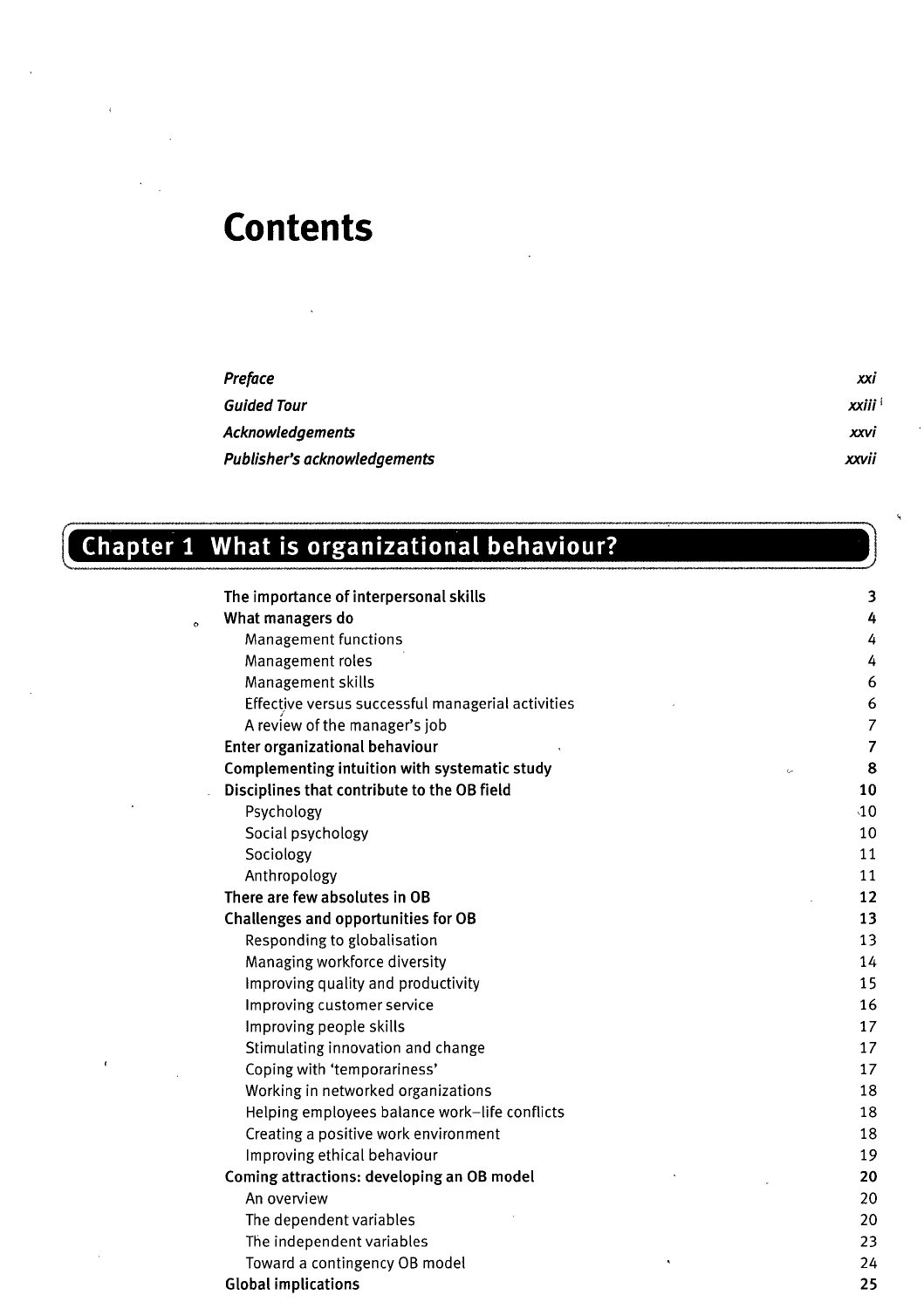| Summary and implications for managers                                      | 26 |
|----------------------------------------------------------------------------|----|
| <b>Questions for review</b>                                                | 27 |
| <b>Experiential exercise</b>                                               | 27 |
| Ethical dilemma                                                            | 28 |
| A great place to work                                                      | 28 |
| Rage and violence in the workplace                                         | 29 |
| Self-assessment library How much do I know about organizational behaviour? | 3  |
| Myth or Science? 'Preconceived notions versus substantive evidence'        | 9  |
| <b>OB</b> in the news Other disciplines make use of OB concepts            | 12 |
| Global Transfer pricing and international corporate deviance               | 22 |
| Point/Counterpoint In search of the quick fix                              | 26 |
|                                                                            |    |

## **Chapter 2 Foundations of individual behaviour**

|                 | Ability                                                          | 34           |
|-----------------|------------------------------------------------------------------|--------------|
|                 | Intellectual abilities                                           | 34           |
|                 | Physical abilities                                               | 36           |
|                 | <b>Biographical characteristics</b>                              | 37           |
|                 | Age                                                              | 37           |
|                 | Gender                                                           | 38           |
|                 | Race                                                             | 39           |
|                 | Other biographical characteristics: tenure and religion          | 40           |
|                 | Learning                                                         | 41           |
|                 | A definition of learning                                         | 41           |
|                 | Theories of learning                                             | 41           |
|                 | Shaping: a managerial/tool                                       | 44           |
|                 | <b>Global implications</b>                                       | 49           |
|                 | Intellectual abilities                                           | 49           |
|                 | Biographical characteristics                                     | 50           |
|                 | Learning                                                         | 50           |
|                 | Summary and implications for managers                            | $\degree$ 50 |
|                 | <b>Questions for review</b>                                      | 52           |
|                 | <b>Experiential exercise</b>                                     | 52           |
|                 | <b>Ethical dilemma</b>                                           | 53           |
| Case incident 1 | The Flynn Effect                                                 | 53           |
| Case incident 2 | Professional sports: rewarding and punishing the same behaviour? | 54           |
|                 | Self-assessment library What's my attitude toward older people?  | 34           |
|                 | <b>Global The benefits of cultural intelligence</b>              | 36           |
|                 | OB in the news City banker alleges race discrimination           | 40           |
|                 | Myth or Science? 'You can't teach an old dog new tricks'         | 44           |
|                 | Self-assessment library How good am I at disciplining others?    | 45           |
|                 | Point/Counterpoint All human behaviour is learned                | 51           |
|                 |                                                                  |              |

#### **Chapter 3 Attitudes and job satisfaction**

What are the main components of attitudes?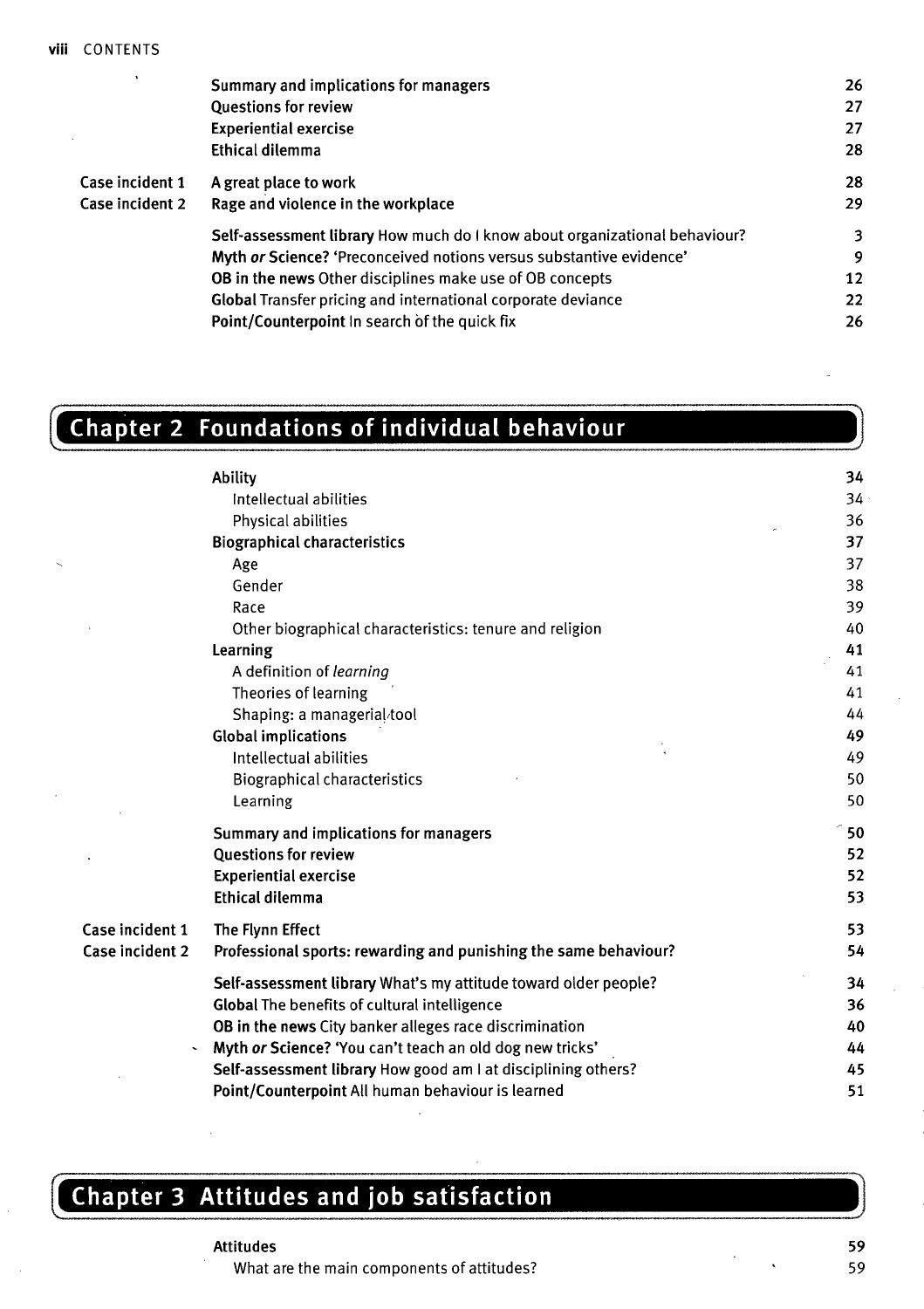|                 | Does behaviour always follow from attitudes?                        | 60 |
|-----------------|---------------------------------------------------------------------|----|
|                 | What are the major job attitudes?                                   | 62 |
|                 | Job satisfaction                                                    | 66 |
|                 | Measuring job satisfaction                                          | 66 |
|                 | How satisfied are people with their jobs?                           | 67 |
|                 | What causes job satisfaction?                                       | 67 |
|                 | The impact of satisfied and dissatisfied employees on the workplace | 69 |
|                 | <b>Global implications</b>                                          | 73 |
|                 | Summary and implications for managers                               | 73 |
|                 | Questions for review                                                | 75 |
|                 | <b>Experiential exercise</b>                                        | 75 |
|                 | Ethical dilemma                                                     | 75 |
| Case incident 1 | Money isn't everything in life                                      | 76 |
| Case incident 2 | Extreme jobs                                                        | 77 |
|                 | Self-assessment library How satisfied am I with my job?             | 59 |
|                 | <b>Global</b> Chinese employees and organizational commitment       | 63 |
|                 | Self-assessment library Am I engaged?                               | 65 |
|                 | OB in the news Job satisfaction key to happiness                    | 66 |
|                 | Myth or Science? 'Happy workers are productive workers'             | 69 |
|                 | Point/Counterpoint Managers can create satisfied workers            | 74 |

# **Chapter 4 Personality and values**

|                 | hapter 4 Personality and values                                 |     |
|-----------------|-----------------------------------------------------------------|-----|
|                 | Personality                                                     | 84  |
|                 | What is personality?                                            | 84  |
|                 | The Myers-Briggs Type Indicator                                 | 86  |
|                 | The Big Five personality model                                  | 86  |
|                 | Other personality traits relevant to OB                         | 89  |
|                 | <b>Values</b>                                                   | 93  |
|                 | The importance of values                                        | 93  |
|                 | Classifying values                                              | 93  |
|                 | Contemporary work values                                        | 94  |
|                 | Linking an individual's personality and values to the workplace | 96  |
|                 | Person-job fit                                                  | 96  |
|                 | Person-Organization fit                                         | 96  |
|                 | <b>Global implications</b>                                      | 97  |
|                 | Personality                                                     | 97  |
|                 | Values                                                          | 97  |
|                 | Summary and implications for managers                           | 101 |
|                 | <b>Questions for review</b>                                     | 102 |
|                 | <b>Experiential exercise</b>                                    | 102 |
|                 | <b>Ethical dilemma</b>                                          | 103 |
| Case incident 1 | The rise of the nice CEO?                                       | 103 |
| Case incident 2 | Style and substance have German and French leaders at odds      | 104 |
|                 | Self-assessment library Am I a narcissist?                      | 84  |
|                 | Myth or Science? 'Entrepreneurs are a breed apart'              | 92  |
|                 | <b>Global A global personality</b>                              | 92  |
|                 | OB in the news Values define Europe, not borders                | 96  |
|                 | Point/Counterpoint Traits are powerful predictors of behaviour  | 101 |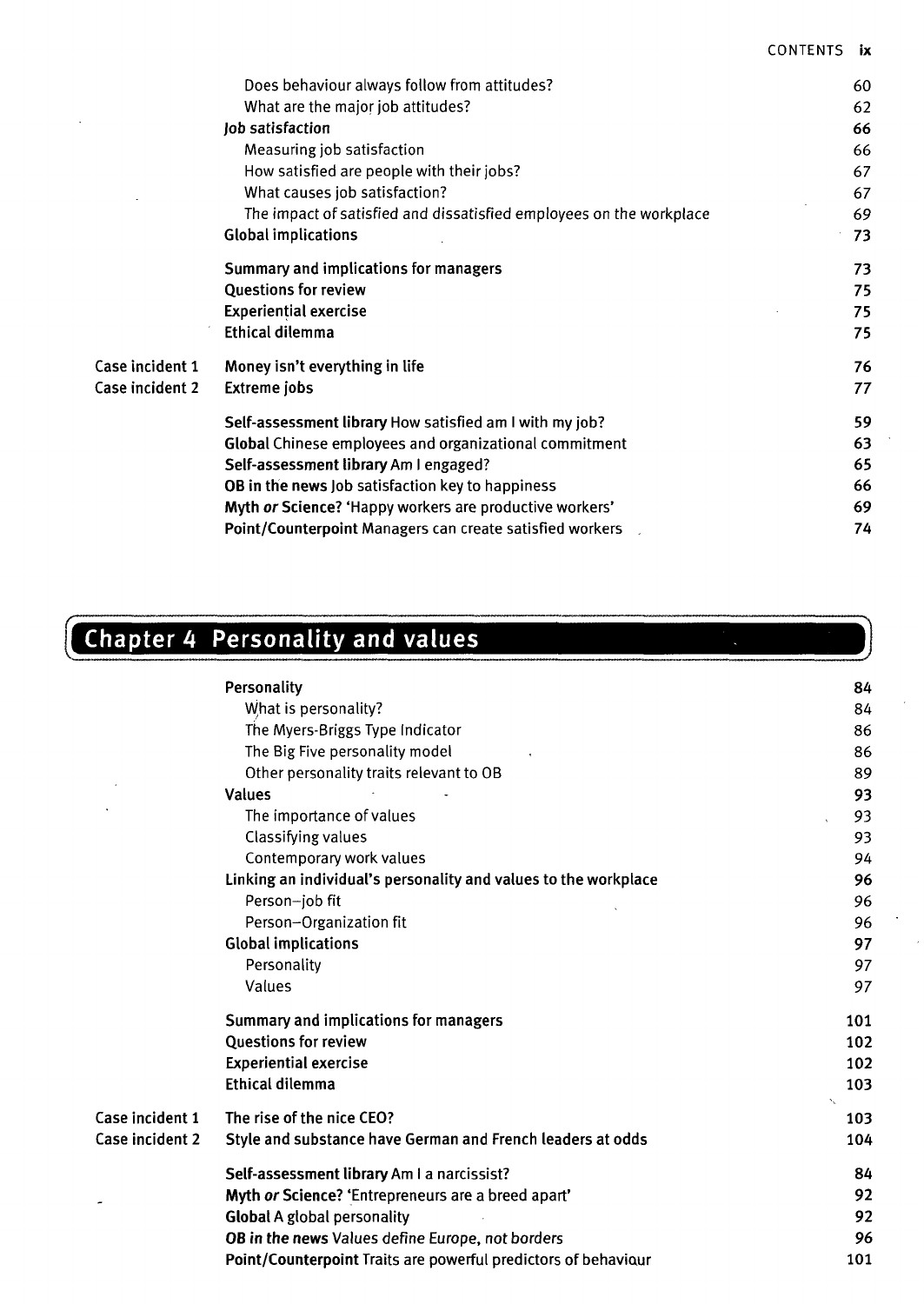### **Chapter 5 Perception and individual decision making**

|                 | What is perception?                                                                  | 111 |
|-----------------|--------------------------------------------------------------------------------------|-----|
|                 | Factors that influence perception                                                    | 111 |
|                 | Person perception: making judgements about others                                    | 112 |
|                 | Attribution theory                                                                   | 112 |
|                 | Frequently used shortcuts in judging others                                          | 113 |
|                 | Specific applications of shortcuts in organizations                                  | 116 |
|                 | The link between perception and individual decision making                           | 116 |
|                 | Decision making in organizations                                                     | 117 |
|                 | The rational model, bound rationality and intuition                                  | 117 |
|                 | Common biases and errors in decision making                                          | 119 |
|                 | Influences on decision making: individual differences and organizational constraints | 122 |
|                 | Individual differences                                                               | 123 |
|                 | Organizational constraints                                                           | 123 |
|                 | What about ethics in decision making?                                                | 125 |
|                 | Three ethical decision criteria                                                      | 125 |
|                 | Improving creativity in decision making                                              | 126 |
|                 | <b>Global implications</b>                                                           | 128 |
|                 | Summary and implications for managers                                                | 129 |
|                 | <b>Ouestions for review</b>                                                          | 131 |
|                 | <b>Experiential exercise</b>                                                         | 131 |
|                 | <b>Ethical dilemma</b>                                                               | 131 |
| Case incident 1 | Nestlé: a baby killer?                                                               | 132 |
| Case incident 2 | The worst business decisions?                                                        | 133 |
|                 | Self-assessment library What are my gender role perceptions?                         | 110 |
|                 | Global Can negative perceptions dampen international business relations?             | 114 |
|                 | Myth or Science? 'No one thinks they're biased'                                      | 120 |
|                 | Self-assessment library Am I a deliberate decision maker?                            | 122 |
|                 | OB in the news Football and the winner's curse?                                      | 122 |
|                 | Self-assessment library How creative am I?                                           | 127 |
|                 | Point/Counterpoint When in doubt, do!                                                | 130 |

#### **Chapter 6 Motivation concepts**

| Defining motivation                                        | 140                 |
|------------------------------------------------------------|---------------------|
| Early theories of motivation                               | 141                 |
| Hierarchy of needs theory                                  | 141                 |
| Theory X and Theory Y                                      | 142                 |
| Two-factor theory                                          | 143                 |
| McClelland's theory of needs                               | 145                 |
| Contemporary theories of motivation                        | 146                 |
| Cognitive evaluation theory                                | 146                 |
| Goal-setting theory                                        | 148                 |
| Self-efficacy theory                                       | 151                 |
| Reinforcement theory                                       | 154                 |
| Equity theory                                              | 155                 |
| <b>Expectancy theory</b>                                   | 158                 |
| Integrating contemporary theories of motivation            | 160                 |
| <b>Global implications</b>                                 | 161                 |
| Caveat emptor: motivation theories are often culture bound | 161<br>$\mathbf{v}$ |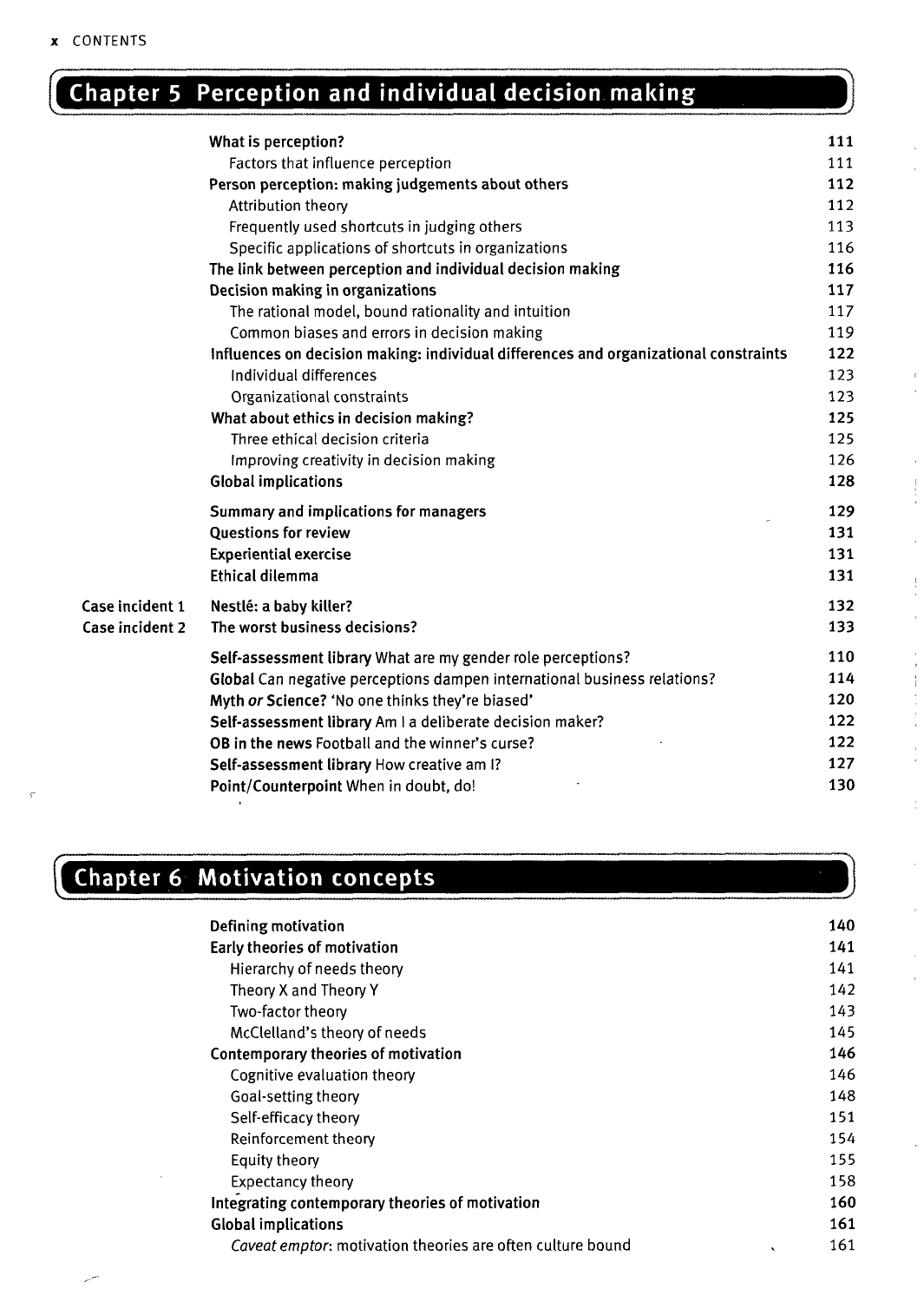| Summary and implications for managers                                     | 162 |
|---------------------------------------------------------------------------|-----|
| <b>Questions for review</b>                                               | 164 |
| <b>Experiential exercise</b>                                              | 164 |
| Ethical dilemma                                                           | 164 |
| Gender differences in performance motivation                              | 165 |
| Office bullying                                                           | 166 |
| Self-assessment library How confident am I in my abilities to succeed?    | 140 |
| Myth or Science? 'Women are more motivated to get along, and men are more |     |
| motivated to get ahead'                                                   | 142 |
| <b>OB</b> in the news Jobs that offer the 'feel good' factor              | 146 |
| Global How managers evaluate their employees depends on culture           | 148 |
| Self-assessment library What are my course performance goals?             | 150 |
| Point/Counterpoint Failure motivates!                                     | 163 |
|                                                                           |     |

|                      | Chapter 7 Motivation: from concepts to applications                        |     |
|----------------------|----------------------------------------------------------------------------|-----|
|                      | Motivating by job design: the job characteristics model                    | 173 |
|                      | The job characteristics model                                              | 173 |
|                      | How can jobs be redesigned?                                                | 175 |
|                      | Alternative work arrangements                                              | 177 |
|                      | Ability and opportunity                                                    | 180 |
| $\ddot{\phantom{0}}$ | <b>Employee involvement</b>                                                | 180 |
|                      | Examples of employee involvement programmes                                | 181 |
|                      | Linking employee involvement programmes and motivation theories            | 182 |
|                      | Using rewards to motivate employees                                        | 182 |
|                      | What to pay: establishing a pay structure                                  | 183 |
|                      | How to pay: rewarding individual employees through variable-pay programmes | 183 |
|                      | Flexible benefits: developing a benefits package                           | 188 |
|                      | Intrinsic rewards: employee recognition programmes                         | 188 |
|                      | <b>Global implications</b>                                                 | 190 |
|                      | Summary and implications for managers                                      | 191 |
|                      | <b>Questions for review</b>                                                | 192 |
|                      | <b>Experiential exercise</b>                                               | 193 |

|                 | Ethical dilemma                                                                  | 193 |
|-----------------|----------------------------------------------------------------------------------|-----|
| Case incident 1 | The most boring job in the world?                                                | 194 |
| Case incident 2 | A blueprint for Europe                                                           | 194 |
|                 | Self-assessment library What's my job's motivating potential?                    | 173 |
|                 | Myth or Science? 'Everyone wants a challenging job'                              | 176 |
|                 | OB in the news Most UK employees say green benefits would increase their loyalty |     |
|                 | to employers                                                                     | 187 |
|                 | Global Cultural diffrences in job characteristics and job satisfaction           | 189 |
|                 | Point/Counterpoint Praise motivates                                              | 192 |
|                 |                                                                                  |     |

#### **Chapter 8 Emotions and moods**

**What are emotions-and moods?** The basic emotions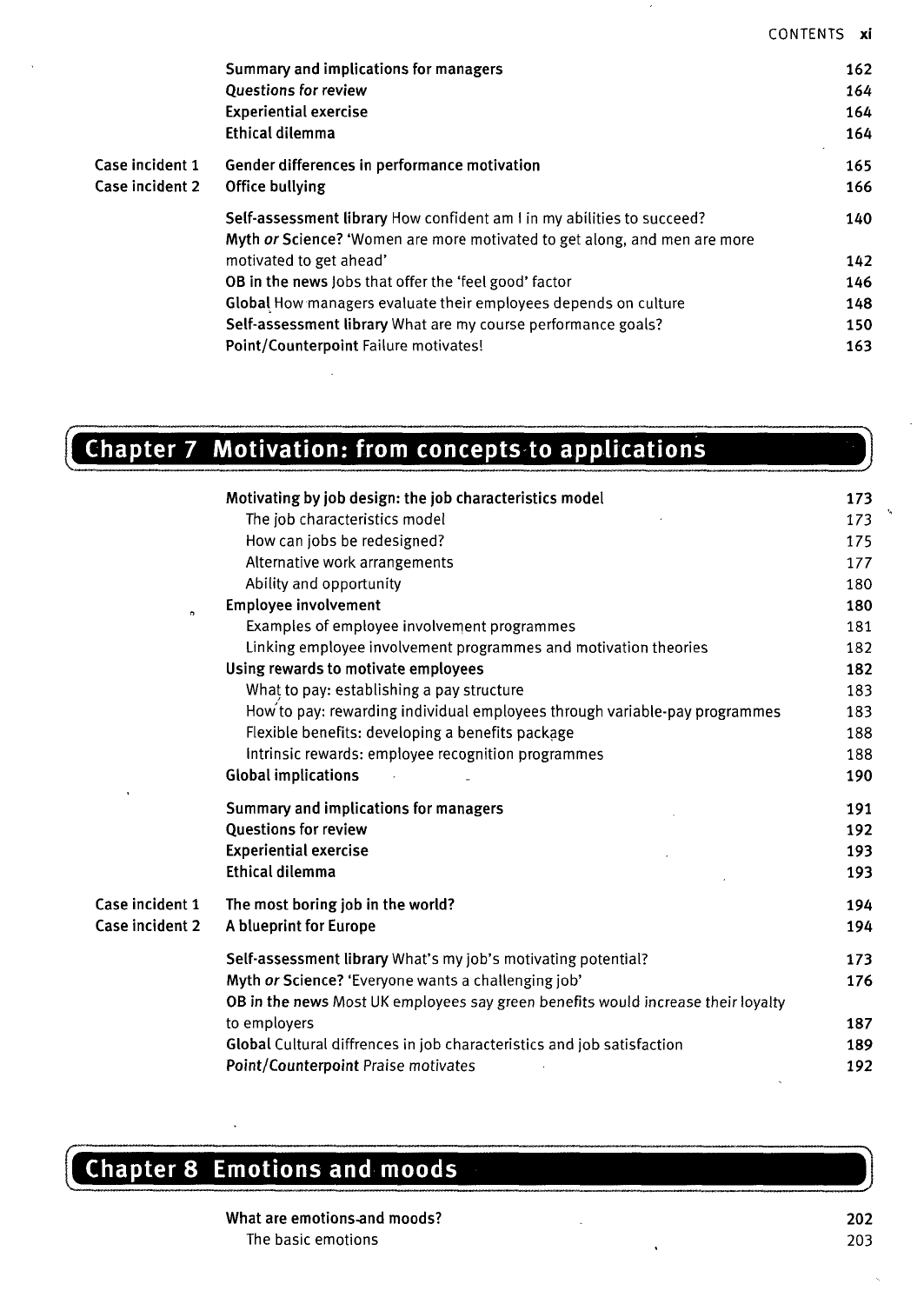$\bar{\bar{z}}$ 

|                 | The basic moods: positive and negative affect                             | 204 |
|-----------------|---------------------------------------------------------------------------|-----|
|                 | The function of emotions                                                  | 205 |
|                 | Sources of emotions and moods                                             | 206 |
|                 | <b>Emotional labour</b>                                                   | 210 |
|                 | Affective events theory                                                   | 212 |
|                 | <b>Emotional intelligence</b>                                             | 213 |
|                 | The case for El                                                           | 213 |
|                 | The case against El                                                       | 214 |
|                 | OB applications of emotions and moods                                     | 215 |
|                 | Selection                                                                 | 216 |
|                 | Decision making                                                           | 216 |
|                 | Creativity                                                                | 216 |
|                 | Motivation                                                                | 216 |
|                 | Leadership                                                                | 217 |
|                 | Negotiation                                                               | 217 |
|                 | <b>Customer service</b>                                                   | 217 |
|                 | Job attitudes                                                             | 218 |
|                 | Deviant workplace behaviours                                              | 218 |
|                 | How managers can influence moods                                          | 218 |
|                 | <b>Global issues</b>                                                      | 219 |
|                 | Summary and implications for managers                                     | 220 |
|                 | <b>Questions for review</b>                                               | 221 |
|                 | <b>Experiential exercise</b>                                              | 221 |
|                 | <b>Ethical dilemma</b>                                                    | 221 |
| Case incident 1 | The upside of anger?                                                      | 222 |
| Case incident 2 | Abusive customers cause emotions to run high                              | 222 |
|                 | Self-assessment library How are you feeling right now?                    | 202 |
|                 | Self-assessment library What's my affect intensity?                       | 207 |
|                 | Myth or Science? 'People can't accurately forecast their own emotions'    | 209 |
|                 | Global Emotional recognition: universal or culture-specific?              | 210 |
|                 | Self-assessment library What's my emotional intelligence score?           | 215 |
|                 | OB in the news Crying at work                                             | 218 |
|                 | Point/Counterpoint The costs and benefits of organizational display rules | 220 |

### **Chapter 9 Foundations of group behaviour**

| Defining and classifying groups                               | 230      |
|---------------------------------------------------------------|----------|
| <b>Stages of group development</b>                            | 231      |
| The five-stage model                                          | 231      |
| An alternative for temporary groups with deadlines            | 233      |
| Group properties: roles, norms, status, size and cohesiveness | 234      |
| Group property 1: roles                                       | 234      |
| Group properties 2 and 3: norms and status                    | 236      |
| <b>Status</b>                                                 | 241      |
| Group property 4: size                                        | 242      |
| Group property 5: cohesiveness                                | 244      |
| Group decision making                                         | 245      |
| Groups versus the individual                                  | 245      |
| Groupthink and groupshift                                     | 246      |
| Group decision-making techniques -                            | 248      |
| <b>Global implications</b>                                    | 250<br>٠ |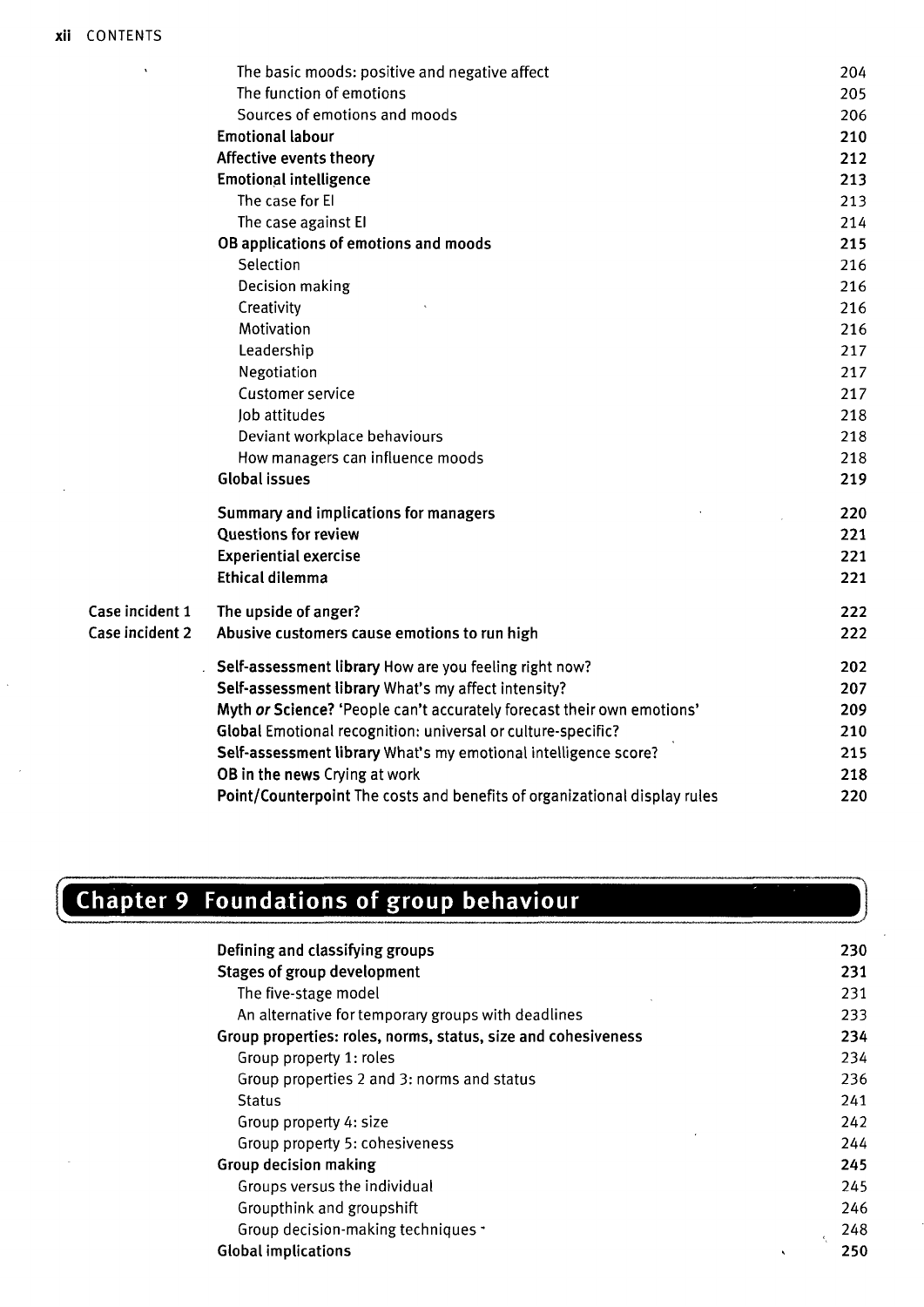|                 | Summary and implications for managers                                           | 251 |
|-----------------|---------------------------------------------------------------------------------|-----|
|                 | <b>Questions for review</b>                                                     | 253 |
|                 | <b>Experiential exercise</b>                                                    | 253 |
|                 | <b>Ethical dilemma</b>                                                          | 255 |
| Case incident 1 | Role conflict among telephone service employees                                 | 255 |
| Case incident 2 | The dangers of groupthink                                                       | 256 |
|                 | Self-assessment library Do I have a negative attitude toward working in groups? | 230 |
|                 | Self-assessment library Do I trust others?                                      | 236 |
|                 | Global Group cohesiveness across cultures                                       | 244 |
|                 | Myth or Science? 'Are two heads better than one?'                               | 246 |
|                 | <b>OB in the news Groupthink for an Enron jury?</b>                             | 247 |
|                 | Point/Counterpoint All jobs should be designed around groups                    | 252 |

#### Chapter 10 Understanding work teams

|                 | Why have teams become so popular?                                     | 262 |
|-----------------|-----------------------------------------------------------------------|-----|
|                 | Differences between groups and teams                                  | 262 |
|                 |                                                                       | 263 |
|                 | <b>Types of teams</b>                                                 |     |
|                 | Problem-solving teams                                                 | 263 |
|                 | Self-managed work teams                                               | 264 |
|                 | Cross-functional teams                                                | 265 |
| $\Omega$        | Virtual teams                                                         | 265 |
|                 | <b>Creating effective teams</b>                                       | 266 |
|                 | Context: what factors determine whether teams are successful          | 267 |
|                 | Team composition                                                      | 268 |
|                 | Work design                                                           | 273 |
|                 | <sup>2</sup> Process                                                  | 273 |
|                 | Turning individuals into team players                                 | 276 |
|                 | Beware! Teams aren't always the answer                                | 277 |
|                 | <b>Global implications</b><br>V.                                      | 277 |
|                 | Summary and implications for managers                                 | 278 |
|                 | <b>Questions for review</b>                                           | 280 |
|                 | <b>Experiential exercise</b>                                          | 280 |
|                 | <b>Ethical dilemma</b>                                                | 280 |
| Case incident 1 | Volvo Cars Ghent: A self-managing team model                          | 281 |
| Case incident 2 | Team building: sociable climbing                                      | 281 |
|                 | Self-assessment library How good am I at building and leading a team? | 262 |
|                 | <b>Global Global virtual teams</b>                                    | 266 |
|                 | OB in the news Surgical teams lack teamwork                           | 268 |
|                 | Myth or Science? 'Old teams can't learn new tricks'                   | 273 |
|                 | Self-assessment library What's my team efficacy?                      | 275 |
|                 | Point/Counterpoint Sports teams are good models for workplace teams   | 279 |

## Chapter 11 Communication

**Functions of communication The communication process**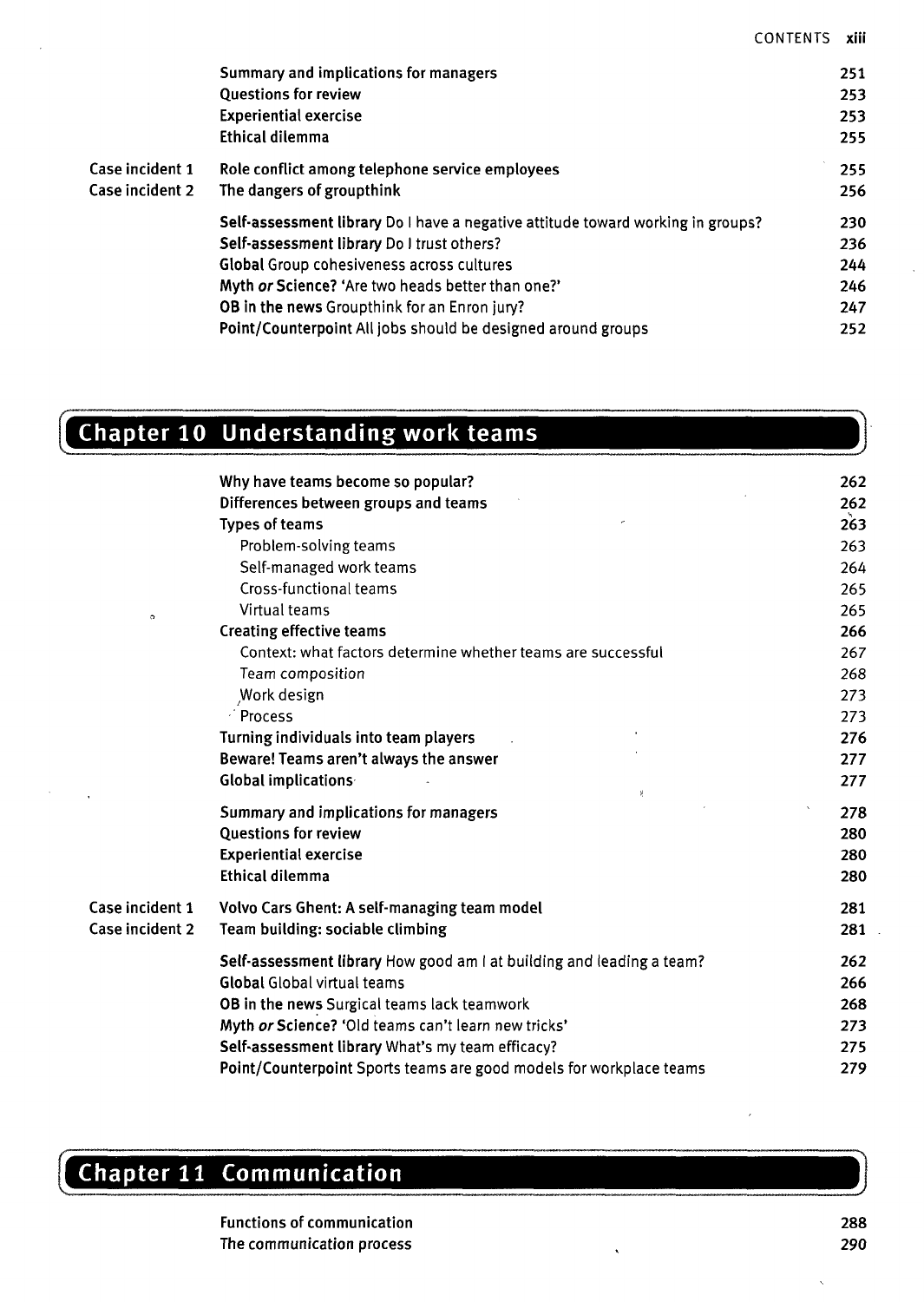|                 | Direction of communication                                          | 291 |
|-----------------|---------------------------------------------------------------------|-----|
|                 | Downward communication                                              | 291 |
|                 | Upward communication                                                | 291 |
|                 | Lateral communication                                               | 292 |
|                 | Interpersonal communication                                         | 292 |
|                 | Oral communication                                                  | 292 |
|                 | Written communication                                               | 293 |
|                 | Nonverbal communication                                             | 293 |
|                 | Organizational communication                                        | 295 |
|                 | Formal small-group networks                                         | 295 |
|                 | The grapevine                                                       | 296 |
|                 | Electronic communications                                           | 296 |
|                 | Knowledge management                                                | 300 |
|                 | Choice of communication channel                                     | 301 |
|                 | <b>Barriers to effective communication</b>                          | 302 |
|                 | Filtering                                                           | 302 |
|                 | Selective perception                                                | 302 |
|                 | Information overload                                                | 303 |
|                 | Emotions                                                            | 303 |
|                 | Language                                                            | 303 |
|                 | Communication apprehension                                          | 304 |
|                 | Gender differences                                                  | 304 |
|                 | <b>Global implications</b>                                          | 305 |
|                 | Summary and implications for managers                               | 307 |
|                 | <b>Questions for review</b>                                         | 309 |
|                 | <b>Experiential exercise</b>                                        | 309 |
|                 | <b>Ethical dilemma</b>                                              | 309 |
| Case incident 1 | <b>Communicating at Go Fly</b>                                      | 310 |
| Case incident 2 | A common language?                                                  | 310 |
|                 | Self-assessment library What's my face-to-face communication style? | 288 |
|                 | Myth or Science? 'People are good at catching liars at work'        | 293 |
|                 | OB in the news Abusive language in the workplace can be costly      | 300 |
|                 | <b>Global Lost in translation?</b>                                  | 305 |
|                 | Self-assessment library How good are my listening skills?           | 307 |
|                 | Point/Counterpoint Keep it a secret                                 | 308 |

### **Chapter 12 Basic approaches to leadership**

| <b>Trait theories</b><br><b>Behavioural theories</b><br>Ohio State studies<br>University of Michigan studies<br>Summary of trait theories and behavioural theories | 317 |
|--------------------------------------------------------------------------------------------------------------------------------------------------------------------|-----|
|                                                                                                                                                                    |     |
|                                                                                                                                                                    | 319 |
|                                                                                                                                                                    | 319 |
|                                                                                                                                                                    | 320 |
|                                                                                                                                                                    | 321 |
| Contingency theories: Fiedler model and situational leadership theory                                                                                              | 321 |
| Fiedler model                                                                                                                                                      | 322 |
| Hersey and Blanchard's situational theory                                                                                                                          | 324 |
| Path-goal theory                                                                                                                                                   | 325 |
| Summary of contingency theories                                                                                                                                    | 327 |
| Leader-member exchange (LMX) theory                                                                                                                                | 327 |
| Decision theory: Vroom and Yetton's leader-participation model<br>$\mathbf{v}$                                                                                     | 328 |

 $\hat{\boldsymbol{\beta}}$  $\frac{1}{3}$ 

 $\frac{1}{4}$ 

 $\frac{1}{k}$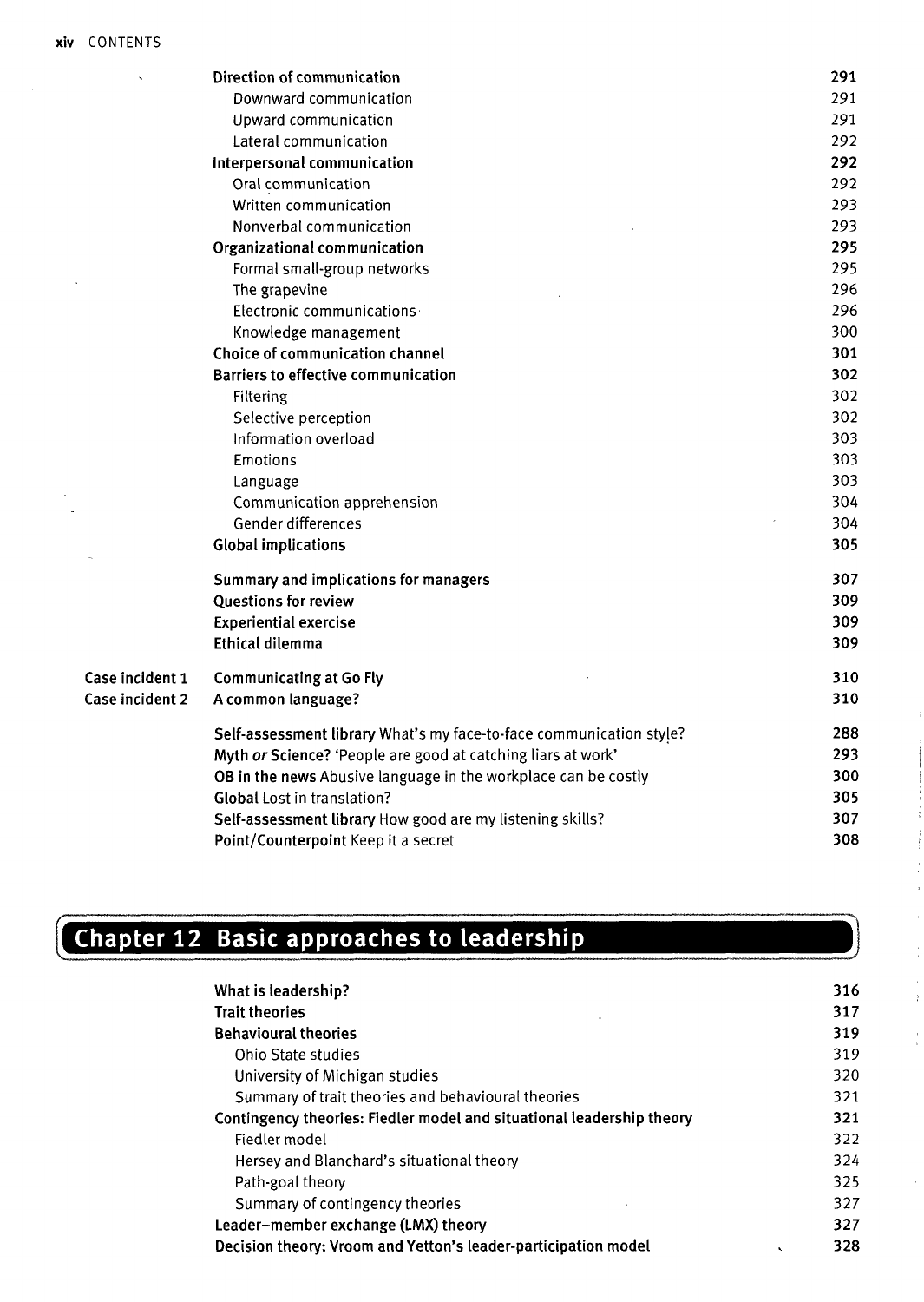| Leadership across Europe                                            | 329                                                                                                                              |
|---------------------------------------------------------------------|----------------------------------------------------------------------------------------------------------------------------------|
| <b>Global implications</b>                                          | 330                                                                                                                              |
| Summary and implications for managers                               | 331                                                                                                                              |
| <b>Questions for review</b>                                         | 333.                                                                                                                             |
| <b>Experiential exercise</b>                                        | 333.                                                                                                                             |
| Ethical dilemma                                                     | 333.                                                                                                                             |
| Promotion almost as stressful as divorce                            | 334                                                                                                                              |
| Who makes the best leaders?                                         | 334                                                                                                                              |
| Self-assessment library What's my leadership style?                 | 316                                                                                                                              |
| <b>OB in the news Good leaders in short supply</b>                  | 318                                                                                                                              |
| Myth or Science? 'You need to be popular to be an effective leader' | 318                                                                                                                              |
|                                                                     | 322.                                                                                                                             |
|                                                                     | 329.                                                                                                                             |
| Point/Counterpoint Leaders are born, not made                       | 332.                                                                                                                             |
|                                                                     | Self-assessment library What's my LPC score?<br><b>Global</b> Cultivating and international perspective: a necessity for leaders |

### **Chapter 13 Contemporary issues in leadership**

|                 |                                                                         | $\mathbf{f}_{\mathbf{a}}$ . |
|-----------------|-------------------------------------------------------------------------|-----------------------------|
|                 | Inspirational approaches to leadership                                  | 341                         |
|                 | Charismatic leadership                                                  | 341                         |
|                 | Transformational leadership                                             | 345                         |
|                 | Authentic leadership: ethics and trust are the foundation of leadership | 348                         |
| $\circ$         | What is authentic leadership?                                           | 348                         |
|                 | Ethics and leadership                                                   | 349                         |
|                 | What is trust?                                                          | 349                         |
|                 | Trust and leadership                                                    | 350                         |
|                 | Three types of trust                                                    | 351                         |
|                 | Basic principles of trust                                               | 353                         |
|                 | Contemporary leadership roles                                           | 353                         |
|                 | Mentoring                                                               | 354                         |
|                 | Self-leadership                                                         | 355                         |
|                 | Online leadership                                                       | 355                         |
|                 | Challenges to the leadership construct                                  | 356                         |
|                 | Leadership as an attribution                                            | 357                         |
|                 | Substitutes for and neutralisers of leadership                          | 358                         |
|                 | Finding and creating effective leaders                                  | 359                         |
|                 | <b>Selecting leaders</b>                                                | 359                         |
|                 | <b>Training leaders</b>                                                 | 360                         |
|                 | <b>Global implications</b>                                              | 360                         |
|                 | Summary and implications for managers                                   | 361                         |
|                 | <b>Questions for review</b>                                             | 362                         |
|                 | <b>Experiential exercise</b>                                            | 362                         |
|                 | <b>Ethical dilemma</b>                                                  | 363                         |
| Case incident 1 | An interview with Maurice Lévy                                          | 363                         |
| Case incident 2 | Successful leadership: how would you know?                              | 365                         |
|                 | Self-assessment library How charismatic am I?                           | 341                         |
|                 | Self-assessment library Am I an ethical leader?                         | 349                         |
|                 | Myth or Science? 'Men make better leaders than women'                   | 355                         |
|                 | <b>Global Cultural variation in charismatic attributions</b>            | 357                         |
|                 | <b>OB</b> in the news Who wants to be a CEO millionaire                 | 358                         |
|                 | Point/Counterpoint Keep leaders on a short leash                        | 361                         |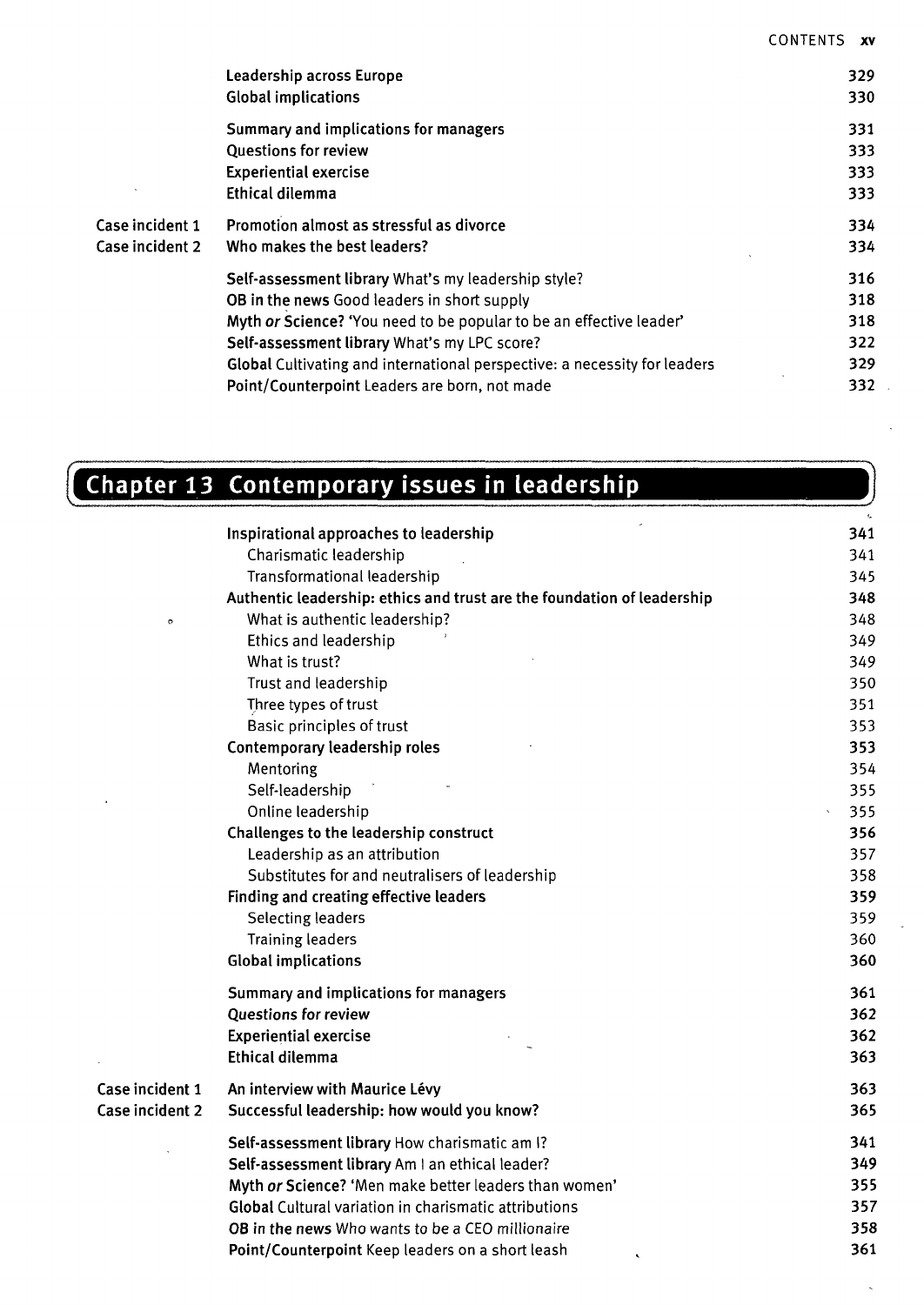#### **Chapter 14 Power and politics**

|                 | A definition of power                                      | 372 |
|-----------------|------------------------------------------------------------|-----|
|                 | Contrasting leadership and power                           | 373 |
|                 | <b>Bases of power</b>                                      | 373 |
|                 | Formal power                                               | 373 |
|                 | Personal power                                             | 374 |
|                 | Which bases of power are most effective?                   | 375 |
|                 | Dependency: the key to power                               | 376 |
|                 | The general dependency postulate                           | 376 |
|                 | What creates dependency?                                   | 376 |
|                 | <b>Power tactics</b>                                       | 377 |
|                 | Politics: power in action                                  | 379 |
|                 | Definition of organizational politics                      | 380 |
|                 | The reality of politics                                    | 380 |
|                 | Causes and consequences of political behaviour             | 382 |
|                 | Factors contributing to political behaviour                | 382 |
|                 | How do people respond to organizational politics?          | 385 |
|                 | Impression management                                      | 387 |
|                 | The ethics of behaving politically                         | 389 |
|                 | <b>Global implications</b>                                 | 389 |
|                 | Summary and implications for managers                      | 390 |
|                 | <b>Ouestions for review</b>                                | 392 |
|                 | <b>Experiential exercise</b>                               | 392 |
|                 | Ethical dilemma                                            | 393 |
| Case incident 1 | 'I don't want to fight anymore'                            | 393 |
| Case incident 2 | The politics of backstabbing                               | 394 |
|                 | Self-assessment library is my workplace political?         | 372 |
|                 | <b>Global Influence tactics in China</b>                   | 379 |
|                 | Myth or Science? 'Power breeds contempt'                   | 382 |
|                 | Self-assessment library How good am I at playing politics? | 386 |
|                 | OB in the news Who is the 'real' Bernie Madoff?            | 388 |
|                 | Point/Counterpoint Managing impressions is unethical       | 391 |

### **Chapter 15 Conflict and negotiation**

| A definition of <i>conflict</i>                  |   | 400 |
|--------------------------------------------------|---|-----|
| Transitions in conflict thought                  |   | 400 |
| The traditional view of conflict                 |   | 401 |
| The human relations view of conflict             |   | 401 |
| The interactionist view of conflict              |   | 401 |
| The conflict process                             |   | 402 |
| Stage I: Potential opposition or incompatibility |   | 402 |
| Stage II: Cognition and personalisation          |   | 404 |
| Stage III: Intentions                            |   | 404 |
| Stage IV: Behaviour                              |   | 406 |
| Stage V: Outcomes                                |   | 406 |
| <b>Negotiation</b>                               |   | 410 |
| Bargaining strategies                            |   | 410 |
| The negotiation process                          | ٠ | 413 |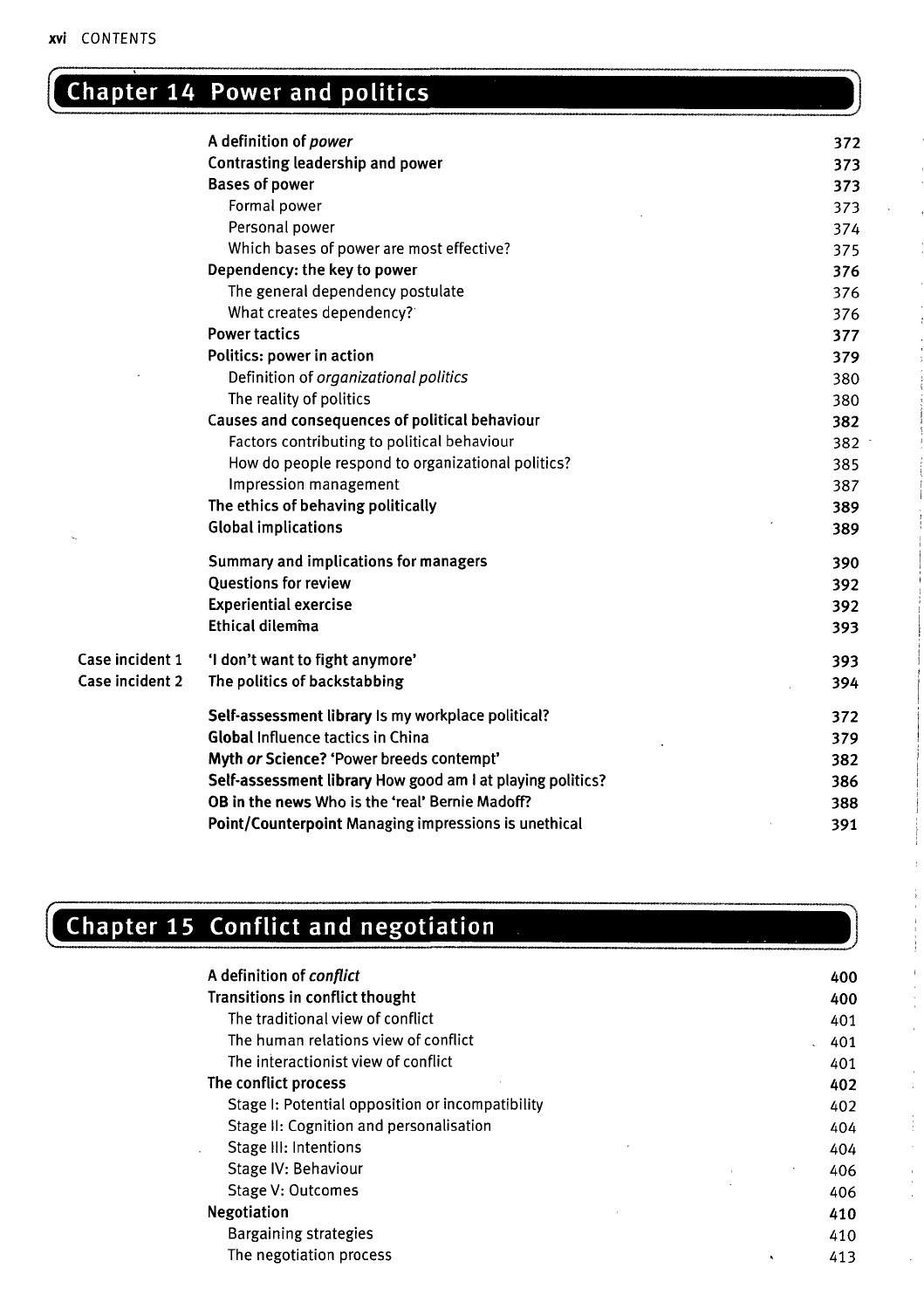|                 | Individual differences in negotiation effectiveness                  | 414 |
|-----------------|----------------------------------------------------------------------|-----|
|                 | Third-party negotiations                                             | 417 |
|                 | <b>Global implications</b>                                           | 418 |
|                 | Summary and implications for managers                                | 419 |
|                 | <b>Ouestions for review</b>                                          | 421 |
|                 | <b>Experiential exercise</b>                                         | 422 |
|                 | Ethical dilemma                                                      | 422 |
| Case incident 1 | Dealing with conflict                                                | 423 |
| Case incident 2 | The complexities of negotiation                                      | 424 |
|                 | Self-assessment library What's my preferred conflict-handling style? | 400 |
|                 | Self-assessment library What's my negotiating style?                 | 416 |
|                 | <b>Global Negotiating across cultures</b>                            | 416 |
|                 | <b>OB in the news All in a good cause</b>                            | 417 |
|                 | <b>Point/Counterpoint Conflict benefits organizations</b>            | 421 |

### **Chapter 16 Foundations of organization structure**

|                 | What is organizational structure?                                 | 429 |
|-----------------|-------------------------------------------------------------------|-----|
|                 | Work specialisation                                               | 429 |
|                 | Departmentalisation                                               | 431 |
|                 | Chain of command                                                  | 432 |
| $\circ$         | Span of control                                                   | 432 |
|                 | Centralisation and decentralisation                               | 433 |
|                 | Formalisation                                                     | 434 |
|                 | Common organizational designs                                     | 435 |
|                 | The simple structure                                              | 435 |
|                 | The bureaucracy                                                   | 436 |
|                 | The matrix structure                                              | 437 |
|                 | New design options                                                | 439 |
|                 | The virtual organization                                          | 439 |
|                 | The boundaryless organization                                     | 441 |
|                 | Why do structures differ?                                         | 441 |
|                 | Strategy                                                          | 442 |
|                 | Organization size                                                 | 443 |
|                 | Technology                                                        | 443 |
|                 | Environment                                                       | 444 |
|                 | Organizational designs and employee behaviour                     | 446 |
|                 | <b>Global implications</b>                                        | 447 |
|                 | Summary and implications for managers                             | 448 |
|                 | <b>Questions for review</b>                                       | 450 |
|                 | <b>Experiential exercise</b>                                      | 450 |
|                 | Ethical dilemma                                                   | 450 |
| Case incident 1 | New demands on managers and organizations                         | 451 |
| Case incident 2 | How have organizational structures changed?                       | 451 |
|                 | Self-assessment library Do I like bureaucracy?                    | 429 |
|                 | Self-assessment library How willing am I to delegate?             | 434 |
|                 | OB in the news Siemens's simple structure - not                   | 434 |
|                 | <b>Global Structural considerations in multinationals</b>         | 437 |
|                 | Myth or Science? 'Hierarchies are a thing of the past'            | 445 |
|                 | Point/Counterpoint Downsizing improves organizational performance | 449 |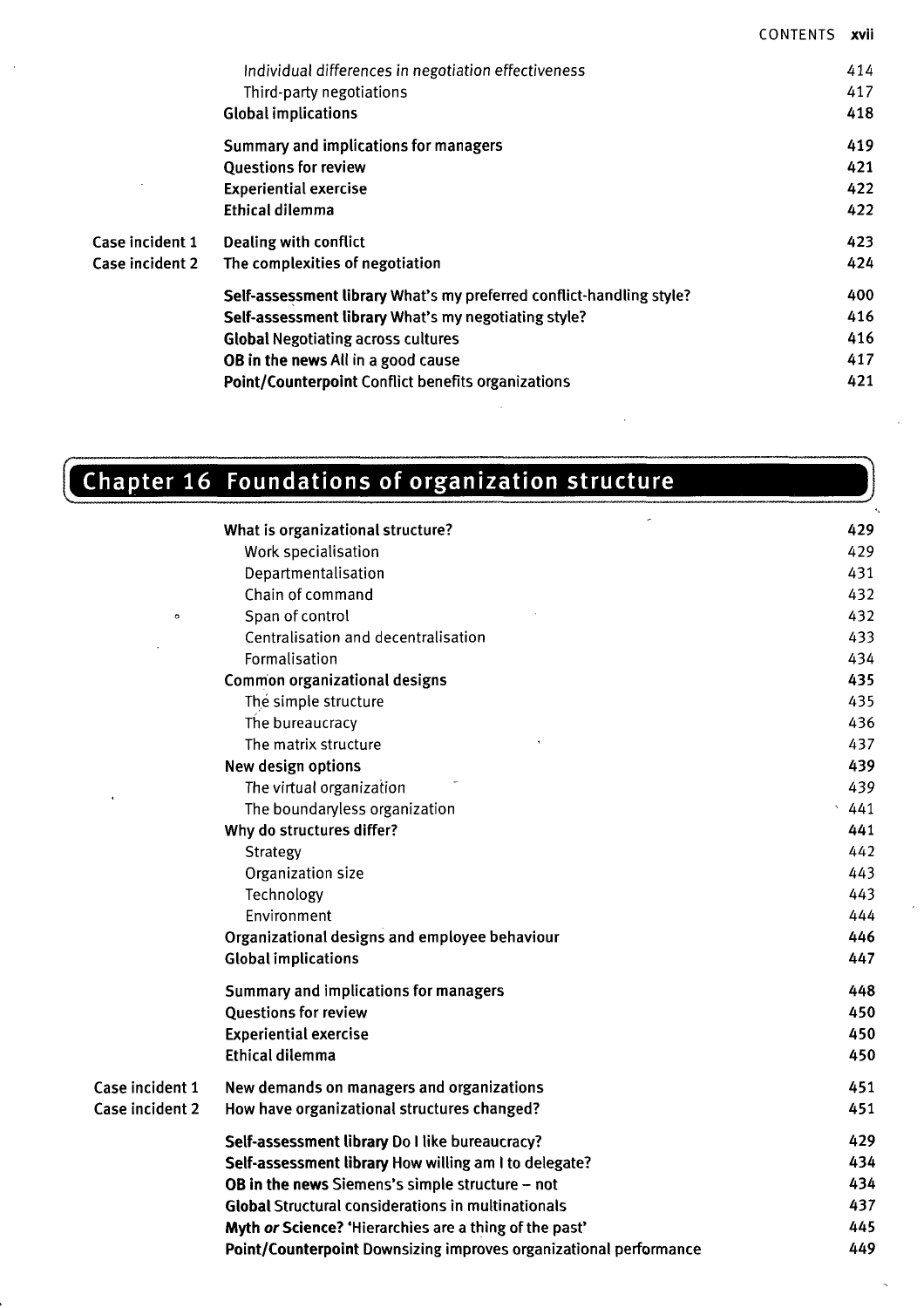**Case incident 1 Case incident 2**

#### **Chapter 17 Organizational culture**

|            | Institutionalisation: a forerunner of culture                           | 456 |
|------------|-------------------------------------------------------------------------|-----|
|            | What is organizational culture?                                         | 457 |
|            | A definition of organizational culture                                  | 457 |
|            | Culture is a descriptive term                                           | 458 |
|            | Do organizations have uniform cultures?                                 | 459 |
|            | Types of organizational culture                                         | 459 |
|            | Strong versus weak cultures                                             | 460 |
|            | Culture versus formalisation                                            | 461 |
|            | What do cultures do?                                                    | 462 |
|            | Culture's functions                                                     | 462 |
|            | Culture as a liability                                                  | 462 |
|            | Creating and sustaining culture                                         | 464 |
|            | How a culture begins                                                    | 464 |
|            | Keeping a culture alive                                                 | 464 |
|            | Summary: how cultures form                                              | 468 |
|            | How employees learn culture                                             | 469 |
|            | <b>Stories</b>                                                          | 469 |
|            | Rituals                                                                 | 469 |
|            | Material symbols                                                        | 469 |
|            | Language                                                                | 469 |
|            | Creating an ethical organizational culture                              | 470 |
|            | Creating a positive organizational culture                              | 471 |
|            | Spirituality and organizational culture                                 | 473 |
|            | What is spirituality?                                                   | 473 |
|            | Why spirituality now?                                                   | 473 |
|            | Characteristics of a spiritual organization                             | 474 |
|            | Criticisms of spirituality                                              | 475 |
|            | <b>Global implications</b>                                              | 475 |
|            | Summary and implications for managers                                   | 476 |
|            | Questions for review                                                    | 478 |
|            | <b>Experiential exercise</b>                                            | 478 |
|            | Ethical dilemma                                                         | 479 |
| incident 1 |                                                                         | 479 |
| incident 2 | An odd couple? P&G and Google combine cultures                          | 480 |
|            | Self-assessment library What's the right organizational culture for me? | 456 |
|            | Global A good organizational culture knows no boundaries                | 461 |
|            | Myth or Science? 'People socialise themselves'                          | 463 |
|            | OB in the news Change jobs, and you may be in for a culture shock       | 470 |
|            | Self-assessment library How spiritual am I?                             | 474 |
|            | Point/Counterpoint Organizational cultures can't be changed             | 477 |
|            |                                                                         |     |

# **Chapter 18 Human resource policies and practices**

| <b>Selection practices</b>      |  | 486 |
|---------------------------------|--|-----|
| How the selection process works |  | 486 |
| Initial selection               |  | 487 |
| Substantive selection           |  | 489 |
| Contingent selection            |  | 491 |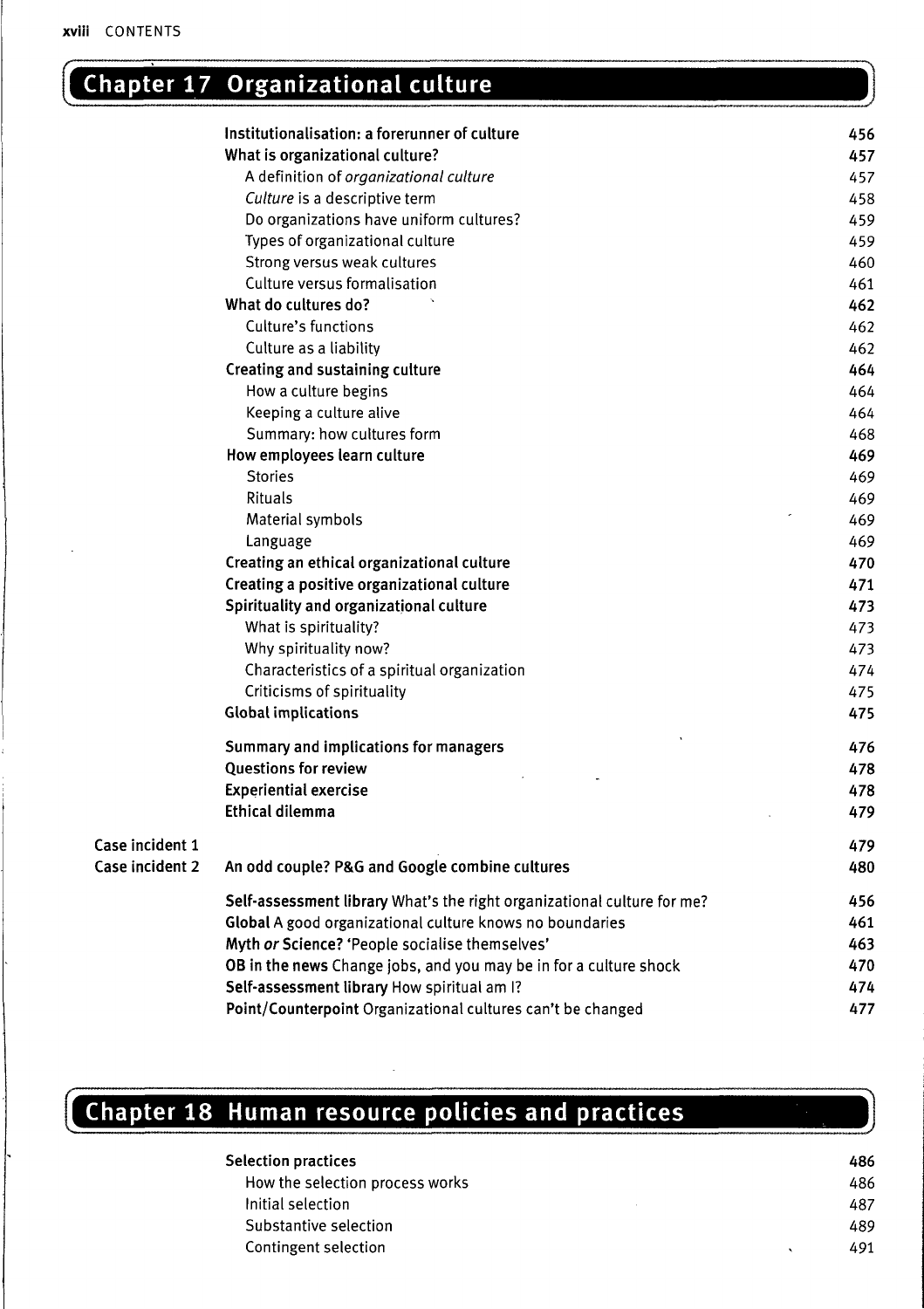|                                                          | Training and development programmes                                               | 492 |
|----------------------------------------------------------|-----------------------------------------------------------------------------------|-----|
|                                                          | <b>Types of training</b>                                                          | 492 |
|                                                          | Training methods                                                                  | 495 |
|                                                          | Individualising formal training to fit the employee's learning style              | 495 |
|                                                          | <b>Evaluating effectiveness</b>                                                   | 496 |
|                                                          | <b>Performance evaluation</b>                                                     | 496 |
|                                                          | Purposes of performance evaluation                                                | 496 |
|                                                          | What do we evaluate?                                                              | 497 |
|                                                          | Who should do the evaluating?                                                     | 497 |
|                                                          | Methods of performance evaluation                                                 | 498 |
|                                                          | Suggestions for improving performance evaluations                                 | 500 |
|                                                          | Providing performance feedback                                                    | 501 |
|                                                          | Managing diversity in organizations                                               | 502 |
|                                                          | Work-life conflicts                                                               | 503 |
|                                                          | Diversity training                                                                | 504 |
|                                                          | Human resource policies and practices in Europe                                   | 504 |
|                                                          | <b>Global implications</b>                                                        | 505 |
|                                                          | Summary and implications for managers                                             | 506 |
|                                                          | Questions for review                                                              | 507 |
|                                                          | <b>Experiential exercise</b>                                                      | 508 |
|                                                          | <b>Ethical dilemma</b>                                                            | 508 |
| Case incident 1                                          | Innovative HRM at Virgin Mobile UK                                                | 508 |
| Case incident 2                                          | UBS ordered to pay €20 million for sex discrimination                             | 509 |
|                                                          | Self-assessment library How much do I know about human resource management (HRM)? | 486 |
|                                                          | Myth or Science? 'It's first impressions that count'                              | 491 |
|                                                          | <b>Global Training across cultures</b>                                            | 494 |
|                                                          | OB in the news 'Job review in 140 keystrokes'                                     | 500 |
|                                                          | Self-assessment library How good am I at giving performance feedback?             | 502 |
| Point/Counterpoint Teleworking makes good business sense |                                                                                   |     |

#### **Chapter 19 Organizational change and stress management**

| <b>Forces for change</b>                         | 516 |
|--------------------------------------------------|-----|
| <b>Planned change</b>                            | 518 |
| Resistance to change                             | 519 |
| Overcoming resistance to change                  | 520 |
| The politics of change                           | 522 |
| Approaches to managing organizational change     | 523 |
| Lewin's three-step model                         | 523 |
| Kotter's eight-step plan for implementing change | 524 |
| Action research                                  | 525 |
| Organizational development                       | 526 |
| Creating a culture for change                    | 531 |
| Stimulating a culture of innovation              | 531 |
| Creating a learning organization                 | 532 |
| Work stress and its management                   | 533 |
| What is stress?                                  | 533 |
| Potential sources of stress                      | 534 |
| Individual differences                           | 536 |
| Consequences of stress                           | 537 |
| Managing stress                                  | 538 |
| <b>Global implications</b>                       | 540 |